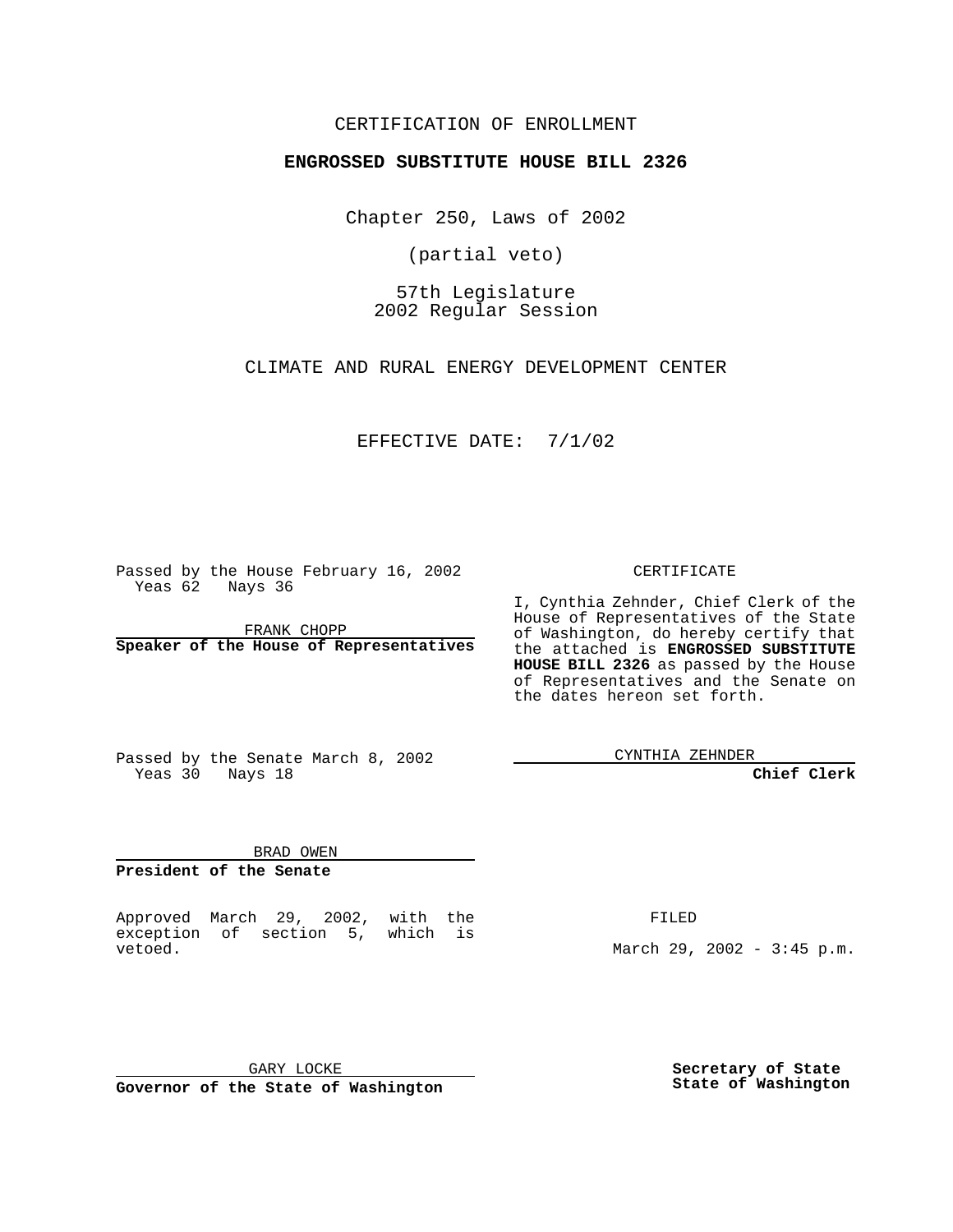## **ENGROSSED SUBSTITUTE HOUSE BILL 2326** \_\_\_\_\_\_\_\_\_\_\_\_\_\_\_\_\_\_\_\_\_\_\_\_\_\_\_\_\_\_\_\_\_\_\_\_\_\_\_\_\_\_\_\_\_\_\_

\_\_\_\_\_\_\_\_\_\_\_\_\_\_\_\_\_\_\_\_\_\_\_\_\_\_\_\_\_\_\_\_\_\_\_\_\_\_\_\_\_\_\_\_\_\_\_

Passed Legislature - 2002 Regular Session

## **State of Washington 57th Legislature 2002 Regular Session**

**By** House Committee on Agriculture & Ecology (originally sponsored by Representatives Linville, Romero, Lantz, Rockefeller, Cooper, Hunt, Simpson, Kagi and Ruderman)

Read first time 02/08/2002. Referred to Committee on .

 AN ACT Relating to the Washington climate and rural energy development center; adding new sections to chapter 28B.30 RCW; creating a new section; and providing an effective date.

BE IT ENACTED BY THE LEGISLATURE OF THE STATE OF WASHINGTON:

 NEW SECTION. **Sec. 1.** The legislature makes the following findings:

 (1) A vast and growing body of research and information about changes to our global, national, and regional climates is being produced by a variety of sources.

 (2) Much of this research and information holds important value in helping scientists, citizens, businesses, and public policymakers understand how Washington may be affected by these changes.

 (3) It is in the public interest to support efforts to promote discussion and understanding of the potential effects of climate change on Washington's water supply, agriculture, natural resources, coastal infrastructure, public health, and economy, and to encourage the formulation of sound recommendations for avoiding, mitigating, and responding to those effects.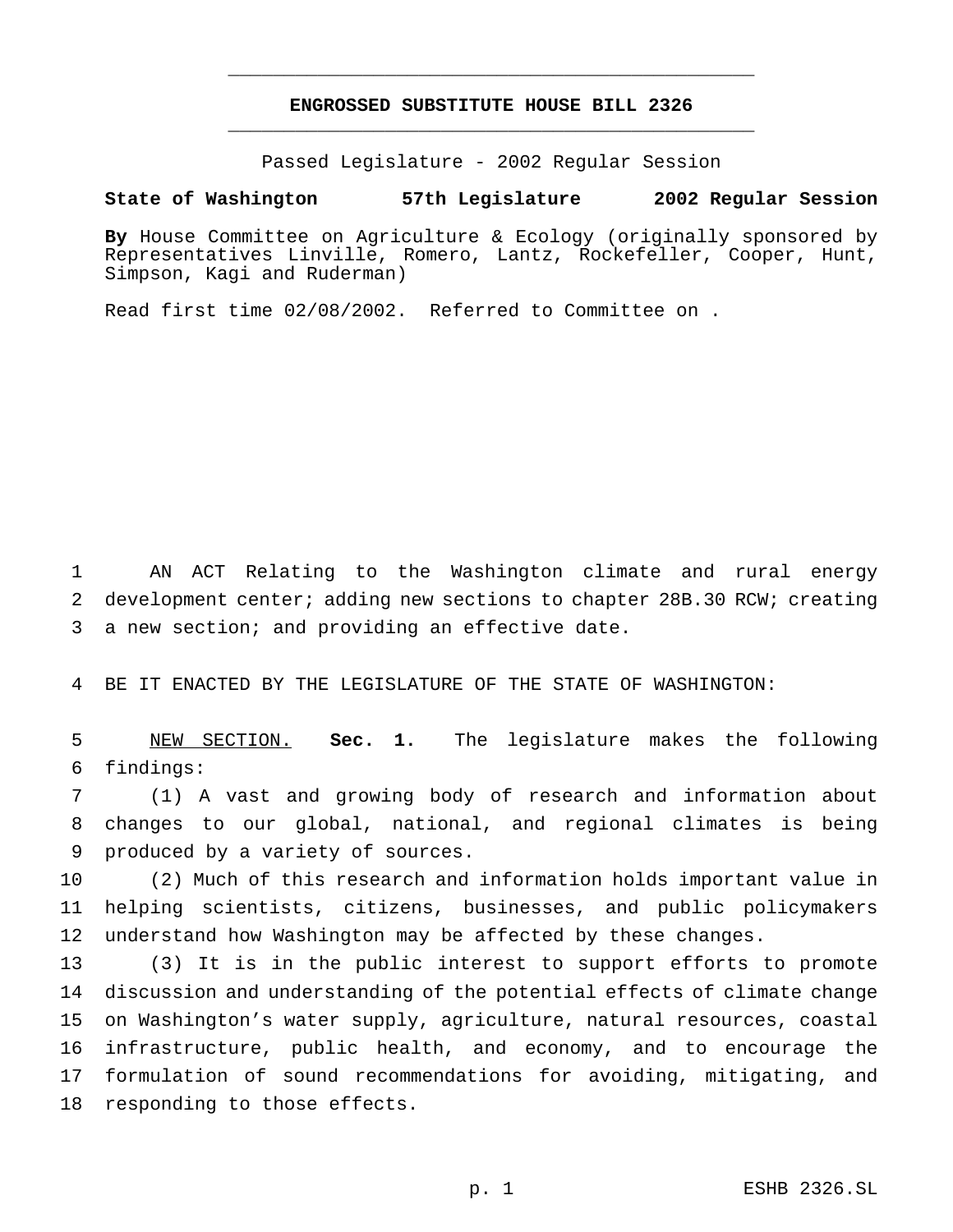(4) The state should support the establishment of a central clearinghouse to serve as an impartial, unbiased source of credible and reliable information about climate change for the public.

 NEW SECTION. **Sec. 2.** The definitions in this section apply throughout sections 3 through 5 of this act unless the context clearly requires otherwise.

 (1) "Center" means the Washington climate and rural energy development center.

 (2) "Clean energy activities" means: (a) Activities related to renewable resources including electricity generation facilities fueled by water, wind, solar energy, geothermal energy, landfill gas, or 12 bioenergy; (b) programs and industries promoting research, development, or commercialization of fuel cells and qualified alternative energy resources as defined in RCW 19.29A.090; (c) energy efficiency measures or technologies; and (d) technologies designed to significantly reduce the use of or emissions from motor vehicle fuels.

 (3) "Climate change" means a change of climate attributed directly or indirectly to human activity that alters the composition of the global atmosphere.

 NEW SECTION. **Sec. 3.** The legislature authorizes the establishment of the Washington climate and rural energy development center in the Washington State University energy program to serve as a central, nonregulatory clearinghouse of credible and reliable information addressing various aspects of climate change and clean energy activities.

 NEW SECTION. **Sec. 4.** The center shall be funded through grants, and voluntary monetary and in-kind contributions.

28 \*NEW SECTION. Sec. 5. (1) The duties of the center may include, but are not limited to:

 (a) Collecting and sharing scientific and technological data 31 related to climate change;

 (b) Collecting and sharing information which could be used on <sup>a</sup> voluntary basis to respond to potential climate change impacts should 34 they occur;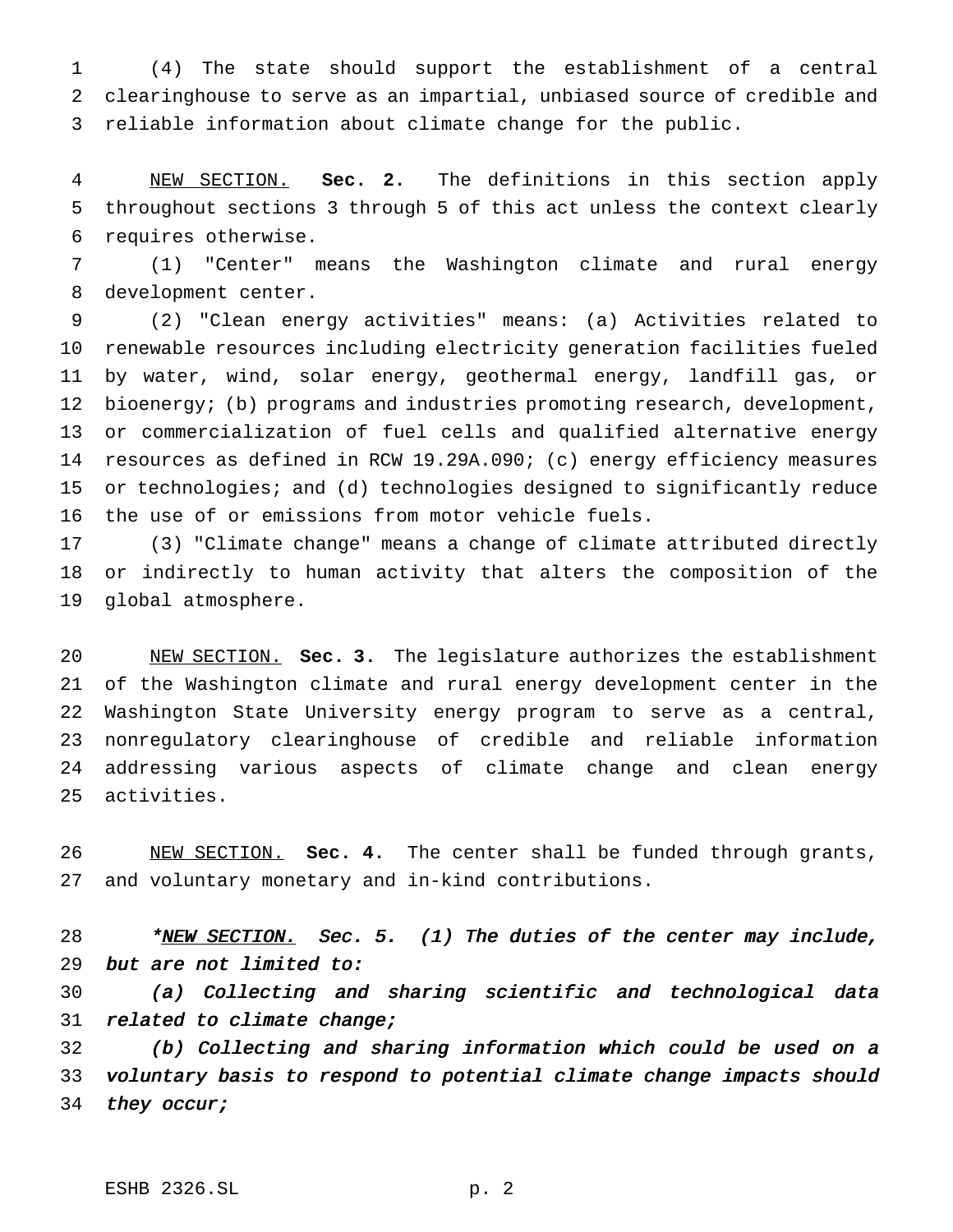(c) Collecting and sharing information about clean energy activities in the rural areas of the state, including information about state resources available for developing such clean energy opportunities;

 (d) Advising relevant sectors of prospective commercial opportunities;

 (e) Studying and advising the legislature on the potential: (i) Impacts of climate change in the state; and (ii) effects of early action by the state, before action by the federal government or other state governments, on the state's competitive position with respect to 11 other states;

12 (f) Accomplishing any other duty assigned to it by the legislature 13 for which adequate funding is provided; and

 (g) Providing <sup>a</sup> biennial report to the governor and the appropriate legislative committees by December 31st regarding its operations.

(2) The center shall, within available funds, also:

 (a) Identify key sectors within the state likely to be affected 18 adversely by climate change;

 (b) Examine and report the feasibility of <sup>a</sup> carbon storage program 20 for the state by:

 (i) Evaluating other states' and nations' attempts to establish carbon credit programs, carbon storage programs, carbon storage requirements worldwide, and methods and scientific programs that are 24 used to implement carbon storage programs;

 (ii) Analyzing other programs in the state of Washington, including the conservation reserve enhancement program, that could facilitate <sup>a</sup> 27 carbon storage program and a stable carbon storage market;

 (iii) Analyzing methods to encourage and increase appropriate 29 carbon storage activities; and

 (iv) Developing and preparing appropriate legislative responses and recommendations; and

 (c) Publicize mitigation projects and efforts to address climate change that include evaluations of whether those efforts were deemed to be successful.

 (3) The following agencies and programs will work with the center to assist with the duties under this section: The department of community, trade, and economic development, the department of ecology, the department of transportation, the department of health, the department of fish and wildlife, the department of agriculture, the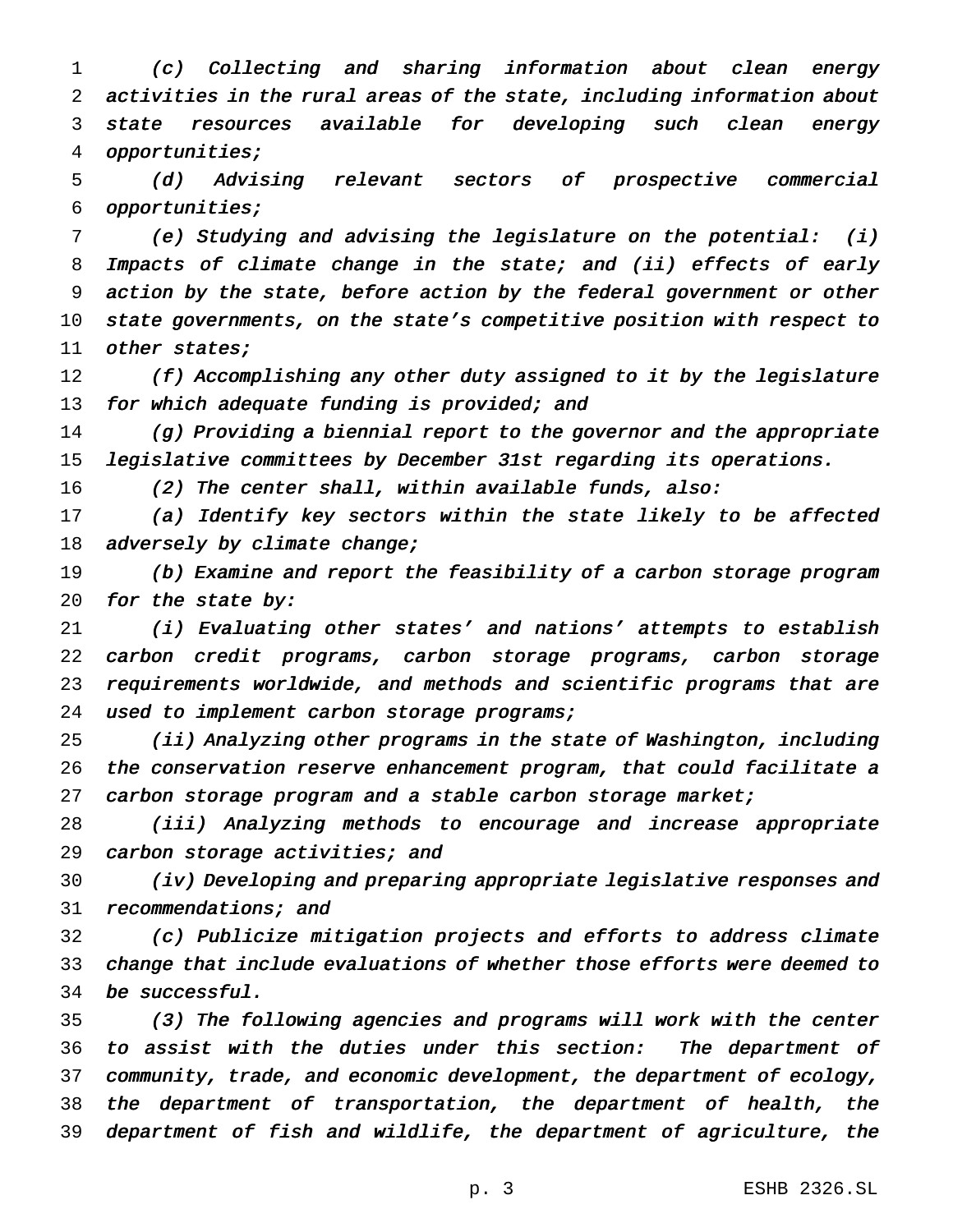department of natural resources, and the Washington State University energy program.

 (4) The legislature may appoint one member from each legislative caucus to serve on <sup>a</sup> legislative oversight committee for the center.

 (5) The center shall establish task forces and technical advisory committees, balanced in representation and composed of state and local agencies and interested elected leaders, businesses, labor groups, timber industry groups, agricultural groups, nonprofit organizations, university and college programs, and citizens as necessary to assist in the duties in this section.

**\*Sec. 5 was vetoed. See message at end of chapter.**

NEW SECTION. **Sec. 6.** This act takes effect July 1, 2002.

 NEW SECTION. **Sec. 7.** Sections 2 through 5 of this act are each added to chapter 28B.30 RCW.

> Passed the House February 16, 2002. Passed the Senate March 8, 2002. Approved by the Governor March 29, 2002, with the exception of certain items that were vetoed. Filed in Office of Secretary of State March 29, 2002.

Note: Governor's explanation of partial veto is as follows:

 "I am returning herewith, without my approval as to section 5, Engrossed Substitute House Bill No. 2326 entitled:

 "AN ACT Relating to the Washington climate and rural energy development center;"

 This bill establishes the Washington Climate and Rural Energy Development Center in the Washington State University energy program. It designates that center as a clearinghouse of credible and reliable information regarding climate change and clean energy activities. Global warming and climate change are issues of profound importance, and I support this bill.

12 However, section 5 of the bill is unduly prescriptive and would<br>13 have inhibited academic freedom. The Center will be funded entirely by have inhibited academic freedom. The Center will be funded entirely by project grants and voluntary contributions. Accordingly, it is appropriate to provide the Center with flexibility in the kinds of grants it receives and activities it pursues.

 Section 5 also would have mandated that certain state agencies provide assistance to the Center for its activities. However, the bill does not assign specific or measurable tasks to the agencies or provide funding for that assignment.

 For these reasons, I have vetoed section 5 of Engrossed Substitute House Bill No. 2326.